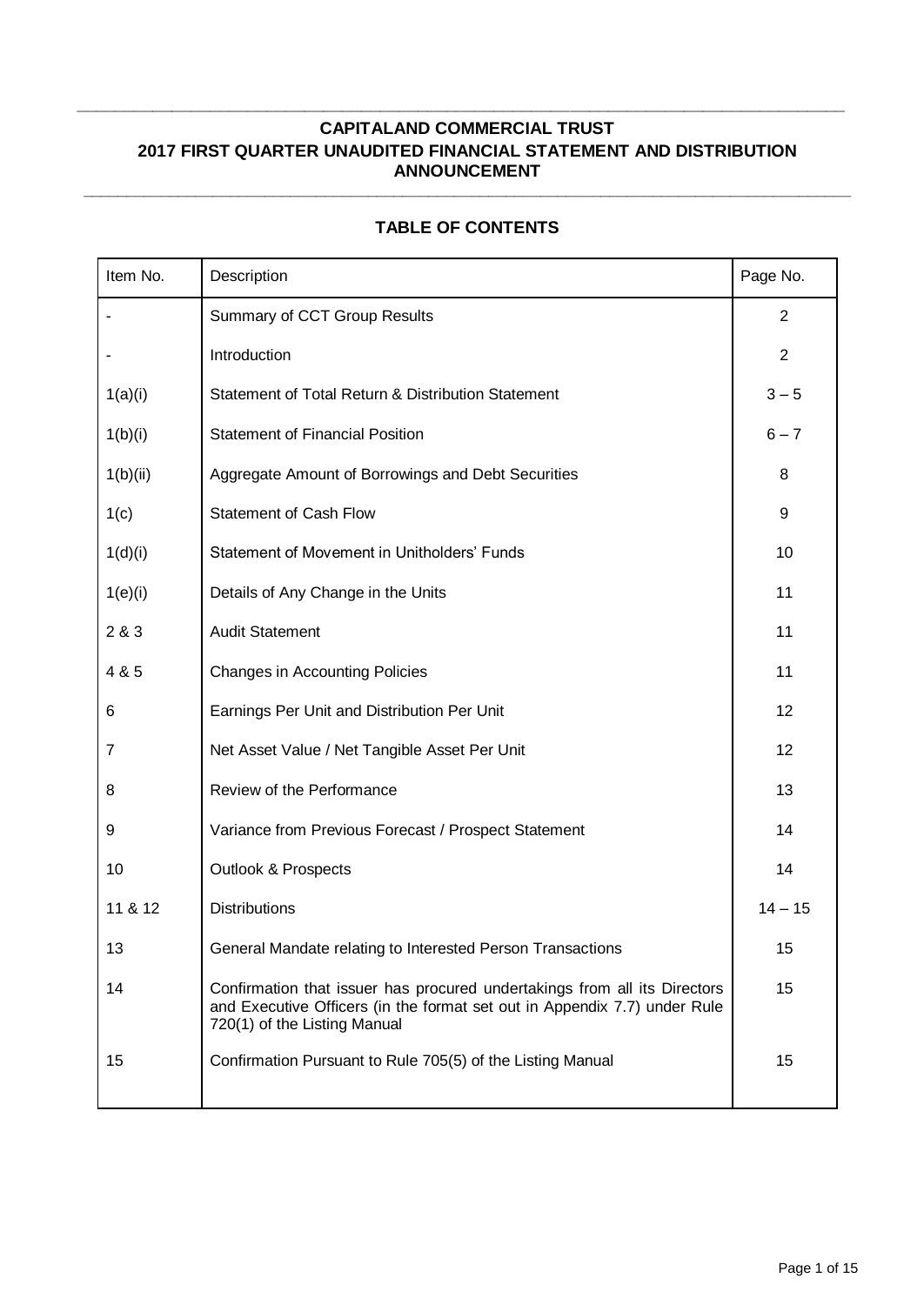#### **SUMMARY OF CCT GROUP RESULTS**

|                                       | 1Q 2017      | 1Q 2016 | Change<br>% |
|---------------------------------------|--------------|---------|-------------|
| Gross Revenue (S\$'000)               | 89,525       | 66,857  | 33.9        |
| Net Property Income (S\$'000)         | 69,855       | 52,028  | 34.3        |
| Distributable Income (S\$'000)        | 71,292       | 64,845  | 9.9         |
| Distribution Per Unit ("DPU") (cents) | $2.40^{(1)}$ | 2.19    | 9.6         |

Note:

(1) The estimated DPU for 1Q 2017 was computed on the basis that none of the convertible bonds due 2017 ("CB 2017") is converted into CCT units ("Units"). Accordingly, the actual quantum of DPU may differ if any of the CB 2017 is converted into Units.

## **INTRODUCTION**

CapitaLand Commercial Trust ("CCT") was established pursuant to a trust deed dated 6 February 2004 (as amended) executed between CapitaLand Commercial Trust Management Limited as manager of CCT (the "Manager") and HSBC Institutional Trust Services (Singapore) Limited as trustee of CCT (the "CCT Trustee").

As of 31 March 2017, CCT's portfolio consists of Capital Tower, Six Battery Road, One George Street, HSBC Building, Bugis Village, Golden Shoe Car Park, Wilkie Edge, Twenty Anson, CapitaGreen held through wholly-owned MSO Trust and 60% interest in Raffles City Singapore held through RCS Trust. In addition, CCT owns 11.0% of MRCB-Quill REIT ("MQREIT"), a commercial REIT listed in Malaysia.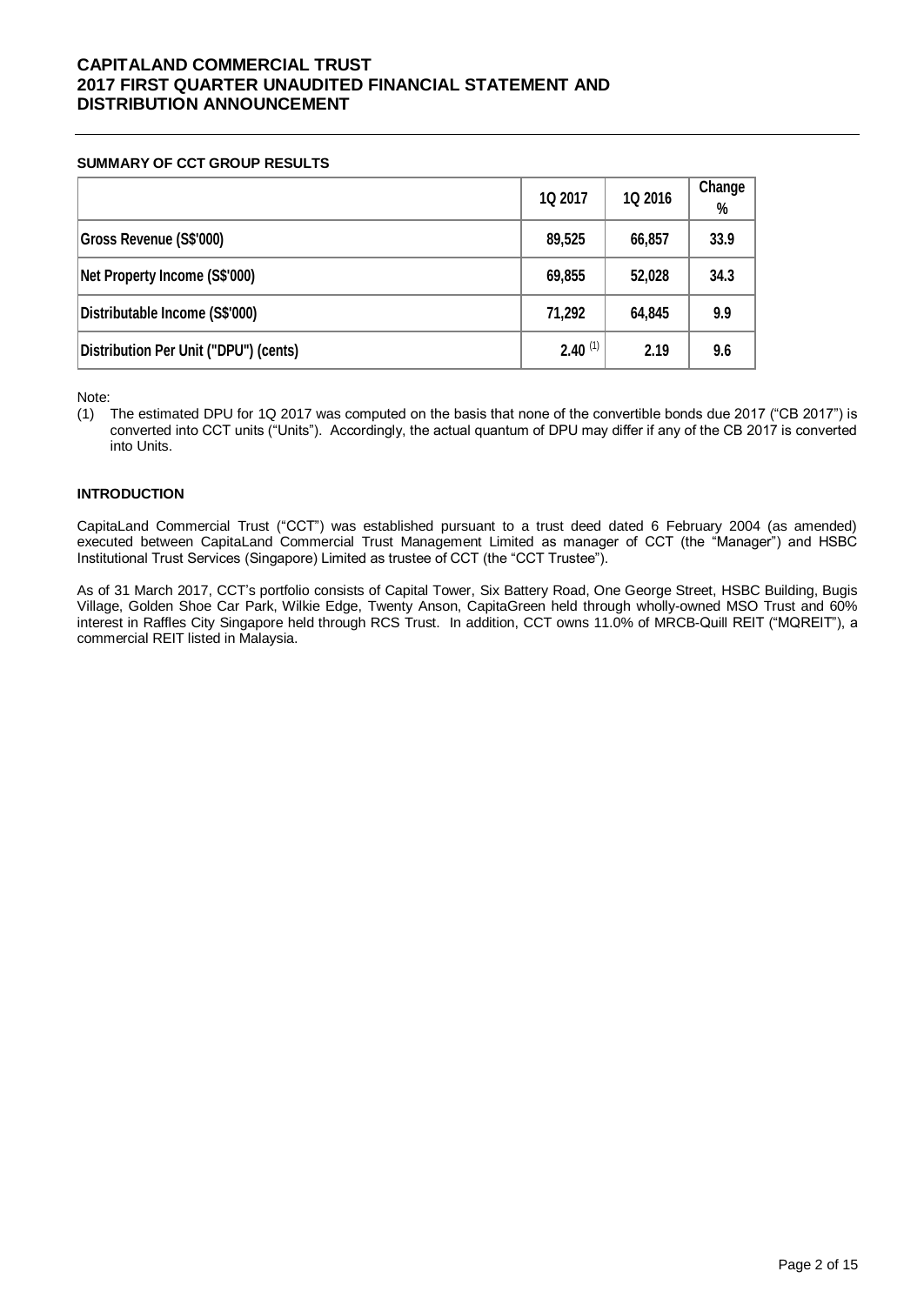## **1(a)(i) Statement of Total Return & Distribution Statement (1Q 2017 vs 1Q 2016)**

|                                                     |                |           | Group     |           |           | <b>Trust</b> |           |
|-----------------------------------------------------|----------------|-----------|-----------|-----------|-----------|--------------|-----------|
| <b>Statement of Total Return</b>                    | Note           | 1Q 2017   | 1Q 2016   | Change    | 1Q 2017   | 1Q 2016      | Change    |
|                                                     |                | S\$'000   | S\$'000   | $\%$      | S\$'000   | S\$'000      | $\%$      |
| Gross rental income                                 | $\mathbf{1}$   | 82,846    | 61,580    | 34.5      | 61,871    | 61,580       | 0.5       |
| Car park income                                     | $\overline{2}$ | 2,758     | 2,755     | 0.1       | 2,431     | 2,755        | (11.8)    |
| Other income                                        | 3              | 3,921     | 2,522     | 55.5      | 3,286     | 2,522        | 30.3      |
| Gross revenue                                       |                | 89,525    | 66,857    | 33.9      | 67,588    | 66,857       | 1.1       |
| Property management fees                            | 4              | (2,016)   | (1,464)   | 37.7      | (1, 473)  | (1,464)      | $0.6\,$   |
| Property tax                                        | $5\,$          | (7, 564)  | (5,968)   | 26.7      | (5,635)   | (5,968)      | (5.6)     |
| Other property operating expenses                   | 6              | (10,090)  | (7, 397)  | 36.4      | (8, 185)  | (7, 397)     | 10.7      |
| Property operating expenses                         |                | (19, 670) | (14, 829) | 32.6      | (15, 293) | (14, 829)    | 3.1       |
| Net property income                                 | $\overline{7}$ | 69,855    | 52,028    | 34.3      | 52,295    | 52,028       | $0.5\,$   |
| Interest income                                     | 8              | 248       | 1,322     | (81.2)    | 3,625     | 1,307        | <b>NM</b> |
| Investment income                                   | 9              |           | 1,708     | <b>NM</b> | 29,247    | 24,303       | 20.3      |
| Amortisation of intangible asset                    | 10             | (813)     | (44)      | <b>NM</b> | (813)     | (44)         | <b>NM</b> |
| Asset management fees:                              | 11             |           |           |           |           |              |           |
| - Base fees                                         |                | (1,707)   | (1,302)   | 31.1      | (1, 307)  | (1,302)      | $0.4\,$   |
| - Performance fees                                  |                | (2,640)   | (2,361)   | 11.8      | (2, 288)  | (2,361)      | (3.1)     |
| Trust expenses                                      | 12             | (1,041)   | (577)     | 80.4      | (927)     | (567)        | 63.5      |
| Finance costs                                       | 13             | (17, 949) | (9,471)   | 89.5      | (10, 587) | (9, 458)     | 11.9      |
| Net income before share of profit of joint ventures |                | 45,953    | 41,303    | 11.3      | 69,245    | 63,906       | 8.4       |
| Share of profit (net of tax) of:                    |                |           |           |           |           |              |           |
| - Joint ventures                                    | 14             | 19,946    | 20,576    | (3.1)     |           |              |           |
| Total return for the period before tax              |                | 65,899    | 61,879    | 6.5       | 69,245    | 63,906       | 8.4       |
| Tax expense                                         | 15             | (139)     | (177)     | (21.5)    | (138)     | (176)        | (21.6)    |
| Total return for the period after tax               |                | 65,760    | 61,702    | 6.6       | 69,107    | 63,730       | 8.4       |
| <b>Distribution Statement</b>                       |                |           |           |           |           |              |           |
| Net income before share of profit of joint ventures |                | 45,953    | 41,303    | 11.3      | 69,245    | 63,906       | 8.4       |
| Net tax and other adjustments                       | 16             | 3,908     | 947       | <b>NM</b> | 2,047     | 939          | <b>NM</b> |
| Distribution from joint venture                     | 17             | 21,431    | 22,595    | (5.2)     |           |              |           |
| Distributable income to unitholders                 |                | 71,292    | 64,845    | 9.9       | 71,292    | 64,845       | 9.9       |

*NM – Not Meaningful*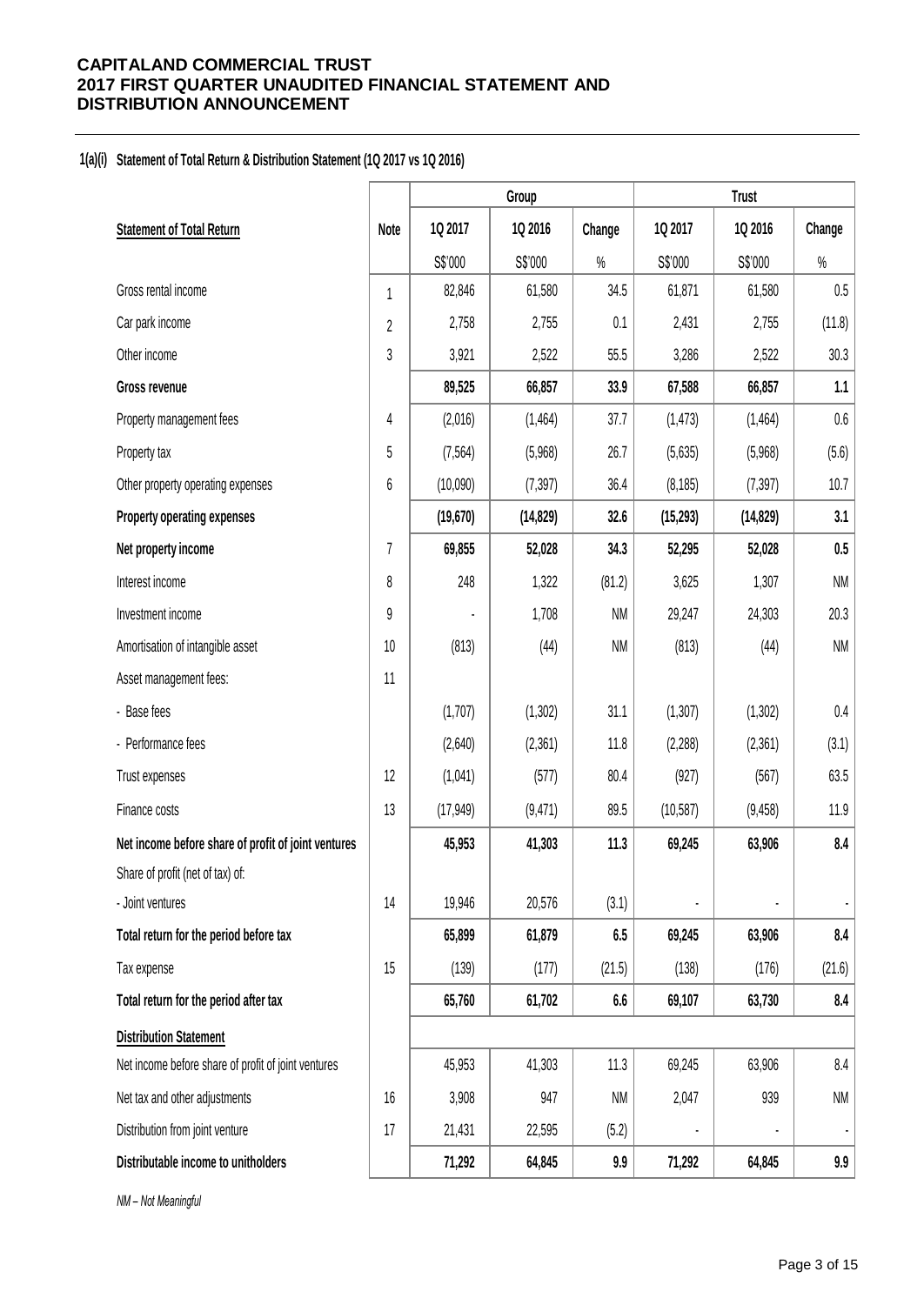## Notes:

- (1) Gross rental revenue for 1Q 2017 was S\$82.8 million for the Group, an increase of S\$21.3 million or 34.5% from 1Q 2016. The increase was mainly due to contribution from CapitaGreen, for which CCT acquired the remaining 60% interest on 31 August 2016, as well as higher gross rental revenue from Capital Tower and Wilkie Edge.
- (2) Car park income for the Trust was lower due to lower car park income from Golden Shoe Car Park. For the Group, car park income was higher due to contribution from CapitaGreen.
- (3) Other income includes the following:

(a) Yield stabilization income of S\$0.8 million accrued in 1Q 2017 for Twenty Anson (1Q 2016: S\$0.04 million). The amount was accrued pursuant to a Deed of Yield Stabilization ('YS Deed') dated 22 March 2012 whereby a yield stabilization sum of S\$17.1 million was provided to achieve a stabilized yield of 4.0% per annum but up to 5.5% per annum for Twenty Anson's purchase consideration of S\$430.0 million. The yield stabilization income was computed based on 4.0% per annum of net property income yield for both periods. As at 31 March 2017, the remaining yield stabilization sum was S\$1.3 million; and

- (b) Recovery from tenants and licence. The amount was higher in 1Q 2017 vis-à-vis 1Q 2016 mainly due to contribution from CapitaGreen for the Group.
- (4) Property management fees for 1Q 2017 were higher for the Group vis-à-vis 1Q 2016 due to the consolidation of CapitaGreen's property management fees.
- (5) Property tax for the Trust was lower in 1Q 2017 vis-à-vis 1Q 2016 due to lower statutory annual values of the properties. For the Group, consolidation of CapitaGreen's property tax acounted for higher property tax in 1Q 2017 versus 1Q 2016.
- (6) Other property operating expenses in 1Q 2017 were higher vis-à-vis 1Q 2016 for the Trust mainly due to an increase in property reimbursement expenses. For the Group, consolidation of expenses of CapitaGreen also contributed to the increase.
- (7) The following was included as part of the net property income:

Depreciation and amortisation of lease incentives <sup>(7a)</sup>

|         | Group   |           | Trust   |         |        |  |  |
|---------|---------|-----------|---------|---------|--------|--|--|
| 1Q 2017 | 1Q 2016 | Change    | 1Q 2017 | 1Q 2016 | Change |  |  |
| S\$'000 | S\$'000 | %         | S\$'000 | S\$'000 | %      |  |  |
| 1,388   | 397     | <b>NM</b> | 396     | 397     | (0.3)  |  |  |

(7a) Higher depreciation and amortisation of lease incentives for the Group was due to consolidation of CapitaGreen in 1Q 2017.

(8) Interest income includes the following:

|                                                          | Group   |         |           | <b>Trust</b> |         |           |
|----------------------------------------------------------|---------|---------|-----------|--------------|---------|-----------|
|                                                          | 1Q 2017 | 1Q 2016 | Change    | 1Q 2017      | 1Q 2016 | Change    |
|                                                          | S\$'000 | S\$'000 | $\%$      | S\$'000      | S\$'000 | $\%$      |
| Interest income from cash balance                        | 248     | 99      | <b>NM</b> | 207          | 84      | NM        |
| Interest income from unitholder's loan to MSO Trust (8a) |         | 223     | <b>NM</b> | 3,418        | 1,223   | <b>NM</b> |
| Total                                                    | 248     | 1,322   | (81.2)    | 3,625        | 1,307   | NM        |

(8a) At the Trust level, the increase in interest income in 1Q 2017 vis-à-vis 1Q 2016 was due to more unitholder's loans extended to MSO Trust (holds CapitaGreen). At the Group level, there was no interest income from MSO Trust in 1Q 2017 as MSO Trust is now wholly-owned by CCT, and interest income from subsidiary is eliminated at the Group level.

- (9) At the Trust level, investment income in 1Q 2017 relates to distributions from RCS Trust and MSO Trust, while that for 1Q 2016 relates to distributions from RCS Trust, MSO Trust and MQREIT. The increase in 1Q 2017 versus 1Q 2016 was due to higher distributions from MSO Trust. At the Group level, MQREIT had declared a special distribution for the period 1 July 2016 to 16 December 2016 in December 2016, which was accounted for in 4Q 2016.
- (10) *NM – Not Meaningful* This relates to the amortisation of yield stabilization income in relation to Twenty Anson. The amount was computed based on 4% of the net property yield of Twenty Anson.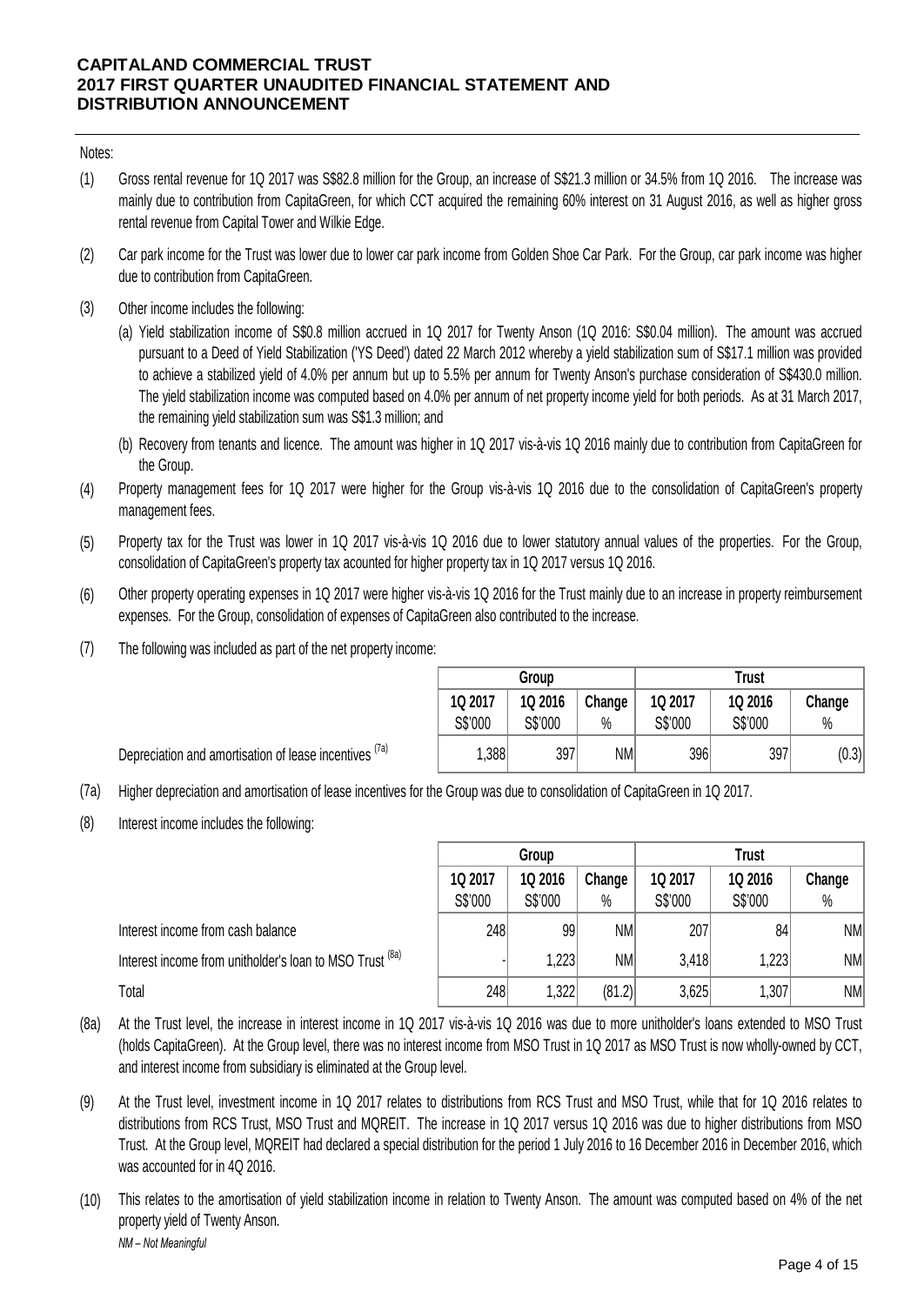- (11) Higher asset management fees for the Group in 1Q 2017 versus 1Q 2016 was due to consolidation of MSO Trust's asset management fees.
- (12) Trust expenses were higher in 1Q 2017 vis-à-vis 1Q 2016 mainly due to higher professional fees.
- (13) Finance costs include the following:

|                                                                                                                                                                                                                                                                                                | Group   |         |        | Trust   |         |        |
|------------------------------------------------------------------------------------------------------------------------------------------------------------------------------------------------------------------------------------------------------------------------------------------------|---------|---------|--------|---------|---------|--------|
|                                                                                                                                                                                                                                                                                                | 1Q 2017 | 1Q 2016 | Change | 1Q 2017 | 1Q 2016 | Change |
|                                                                                                                                                                                                                                                                                                | S\$'000 | S\$'000 | $\%$   | S\$'000 | S\$'000 | $\%$   |
| Interest cost <sup>(13a)</sup>                                                                                                                                                                                                                                                                 | 16,822  | 8,075   | NM     | 9,701   | 8,075   | 20.1   |
| Amortisation and transaction costs                                                                                                                                                                                                                                                             | 1,127   | 1,396   | (19.3) | 886     | 1,383   | (35.9) |
| Total                                                                                                                                                                                                                                                                                          | 17,949  | 9.471   | 89.5   | 10,587  | 9,458   | 11.9   |
| At the Trust level, the increase in interest cost in 1Q 2017 from 1Q 2016 was due to higher amount of borrowings for the acquisition of 60%<br>interest in MSO Trust in August 2016. Consolidation of MSO Trust's interest cost also resulted in higher interest cost for the Group in 10,2017 |         |         |        |         |         |        |

(13a) interest in MSO Trust in August 2016. Consolidation of MSO Trust's interest cost also resulted in higher interest cost for the Group in 1Q 2017 Total<br>Total 17,949 9,471 89.5 10,587 9,458 11.9<br>At the Trust level, the increase in interest cost in 1Q 2017 from 1Q 2016 was due to higher amount of borrowings for the acquisition of 60%<br>interest in MSO Trust in August 20 from a year ago.

(14) trom a year ago.<br>In 1Q 2017, the share of profit of joint ventures relates to CCT's 60% interest in RCS Trust only while in 1Q 2016, it relates to CCT's 60%<br>interest in RCS Trust as well as 40% interest in MSO Trust. This interest in RCS Trust as well as 40% interest in MSO Trust. This explains the lower net profit of joint venture in 1Q 2017.

(15) distribution from MQREIT.

(16) Included in net tax and other adjustments are the following:

|                                                        | Group   |         |        | <b>Trust</b> |         |        |
|--------------------------------------------------------|---------|---------|--------|--------------|---------|--------|
|                                                        | 1Q 2017 | 1Q 2016 | Change | 1Q 2017      | 1Q 2016 | Change |
|                                                        | S\$'000 | S\$'000 | $\%$   | S\$'000      | S\$'000 | $\%$   |
| Asset management fee payable in Units                  | 964     | 966     | (0.2)  | 964          | 966     | (0.2)  |
| Trustee's fees                                         | 210     | 163     | 28.8   | 159          | 163     | (2.5)  |
| Amortisation and transaction costs (Finance)           | 1,127   | 1,396   | (19.3) | 886          | 1,383   | (35.9) |
| Net (profit)/loss from subsidiaries (16a)              | (3)     |         | NM     |              |         |        |
| Tax-exempt income retained (16b)                       | (2,062) | (1,604) | 28.5   | (2,062)      | (1,604) | 28.6   |
| Temporary differences and other items <sup>(16c)</sup> | 3,672   | 18      | NM     | 2,100        | 31      | NM     |
| Total                                                  | 3,908   | 947     | NM     | 2,047        | 939     | NM     |

(16a) This relates mainly to (profit)/loss from FirstOffice Pte. Ltd. ("FOPL"), a special-purpose vehicle that holds Twenty Anson before the property was transferred to CCT in July 2015. FOPL will declare a special dividend to CCT from its available cash and FOPL will commence liquidation.

(16b) This relates to the retained tax-exempt income (net) from Twenty Anson's yield stabilization sum and distribution from MQREIT. The higher This relates to the retained tax-exempt income (net) from Twenty Anson's yield stabilization sum and distribution from MQREIT. The higher amount in 1Q 2017 was primarily due to higher yield stabilization sum required for T was transferred to CCT in July 2015. FOPL will declare a special dividend to CCT from its available cash and FOPL will commence<br>liquidation.<br>This relates to the retained tax-exempt income (net) from Twenty Anson's yield st anticipated capital expenditure and/or distribution to unitholders.

(16c) The temporary differences and other items in 1Q 2017 relates mainly to amortization of rent-free during fit-out period and marketing expenses of CapitaGreen, amortization of yield stabilization sum for Twenty Anson and the CapitaGreen, amortization of yield stabilization sum for Twenty Anson and the timing differences arising from the one-quarter lag for the remittance of distribution from MQREIT, which was declared in December 2016.

(17) *NM – Not Meaningful* and MSO Trust (CCT's 40% interest).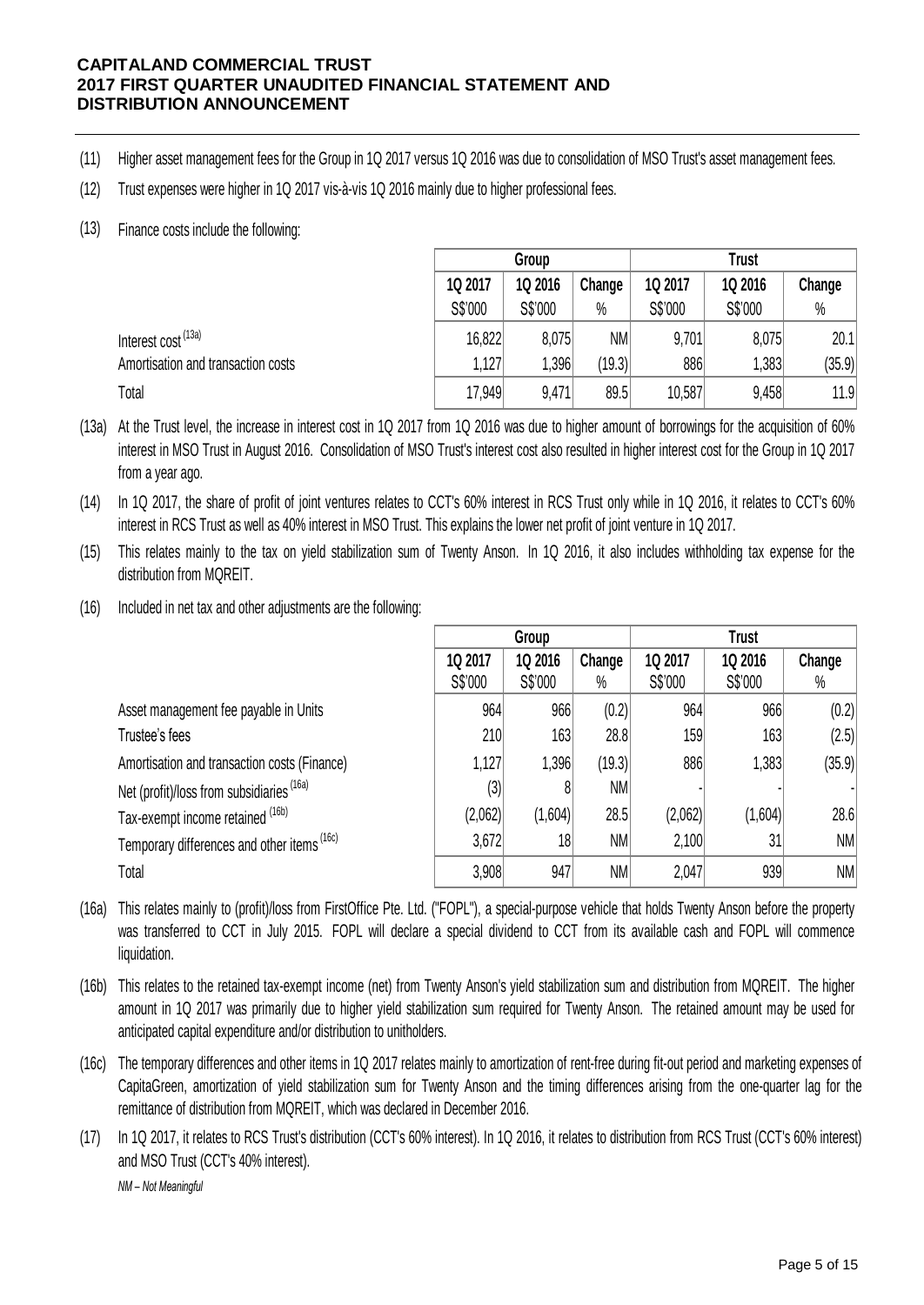## **1(b)(i) Statement of Financial Position as at 31 March 2017 vs 31 December 2016**

|                                          |             | Group       |             |                |             |             |           |
|------------------------------------------|-------------|-------------|-------------|----------------|-------------|-------------|-----------|
|                                          | <b>Note</b> | 31 Mar 2017 | 31 Dec 2016 | Change         | 31 Mar 2017 | 31 Dec 2016 | Change    |
|                                          |             | S\$'000     | S\$'000     | $\%$           | S\$'000     | S\$'000     | $\%$      |
| Non-current assets                       |             |             |             |                |             |             |           |
| Plant and equipment                      |             | 1,347       | 1,439       | (6.4)          | 1,301       | 1,384       | (6.0)     |
| Investment properties                    | 1           | 6,591,895   | 6,590,500   | 0.0            | 4,988,830   | 4,987,500   | $0.0\,$   |
| Interest in subsidiaries                 | 2           |             |             | $\blacksquare$ | 718,044     | 718,043     |           |
| Available-for-sale investment            | 3           | 47,388      | 44,834      | 5.7            | 47,388      | 44,834      | 5.7       |
| Interest in joint ventures               | 4           | 1,193,264   | 1,189,793   | 0.3            | 869,810     | 864,393     | $0.6\,$   |
| Intangible asset                         | 5           | 1,273       | 2,086       | (39.0)         | 1,273       | 2,086       | (39.0)    |
| Financial derivatives                    | 6           | 12,027      | 20,624      | (41.7)         | 10,840      | 17,405      | (37.7)    |
| <b>Total non-current assets</b>          |             | 7,847,194   | 7,849,276   | (0.0)          | 6,637,486   | 6,635,645   | 0.0       |
| <b>Current assets</b>                    |             |             |             |                |             |             |           |
| Trade and other receivables              |             | 39,591      | 41,636      | (4.9)          | 40,570      | 48,574      | (16.5)    |
| Cash and cash equivalents                | 7           | 99,382      | 159,962     | (37.9)         | 72,101      | 131,537     | (45.2)    |
| Financial derivatives                    | 6           |             | 257         | <b>NM</b>      |             | 257         | <b>NM</b> |
| <b>Total current assets</b>              |             | 138,973     | 201,855     | (31.2)         | 112,671     | 180,368     | (37.5)    |
| <b>Total assets</b>                      | 8           | 7,986,167   | 8,051,131   | (0.8)          | 6,750,157   | 6,816,013   | (1.0)     |
| <b>Current liabilities</b>               |             |             |             |                |             |             |           |
| Trade and other payables                 | 9           | 60,777      | 52,786      | 15.1           | 204,401     | 202,800     | $0.8\,$   |
| Current portion of security deposits     |             | 9,868       | 8,413       | 17.3           | 9,868       | 8,413       | 17.3      |
| Convertible bonds                        | 10          | 174,010     | 173,450     | 0.3            | 174,010     | 173,450     | 0.3       |
| Financial derivatives                    | 6           | 637         |             | <b>NM</b>      | 637         |             | <b>NM</b> |
| Current tax payable                      |             | 1,641       | 1,506       | 9.0            | 364         | 226         | 61.1      |
| <b>Total current liabilities</b>         |             | 246,933     | 236,155     | 4.6            | 389,280     | 384,889     | 1.1       |
| Non-current liabilities                  |             |             |             |                |             |             |           |
| Non-current portion of security deposits |             | 50,418      | 52,397      | (3.8)          | 30,529      | 32,627      | (6.4)     |
| Interest-bearing liabilities             | 11          | 2,462,300   | 2,457,182   | 0.2            | 1,575,585   | 1,570,692   | $0.3\,$   |
| Financial derivatives                    | 6           | 35,333      | 26,855      | 31.6           | 22,476      | 21,262      | 5.7       |
| <b>Total non-current liabilities</b>     |             | 2,548,051   | 2,536,434   | 0.5            | 1,628,590   | 1,624,581   | 0.2       |
| <b>Total liabilities</b>                 |             | 2,794,984   | 2,772,589   | 0.8            | 2,017,870   | 2,009,470   | $0.4\,$   |
| Net assets                               |             | 5,191,183   | 5,278,542   | (1.7)          | 4,732,287   | 4,806,543   | (1.5)     |
| Unitholders' funds                       |             | 5,191,183   | 5,278,542   | (1.7)          | 4,732,287   | 4,806,543   | (1.5)     |

*NM – Not Meaningful*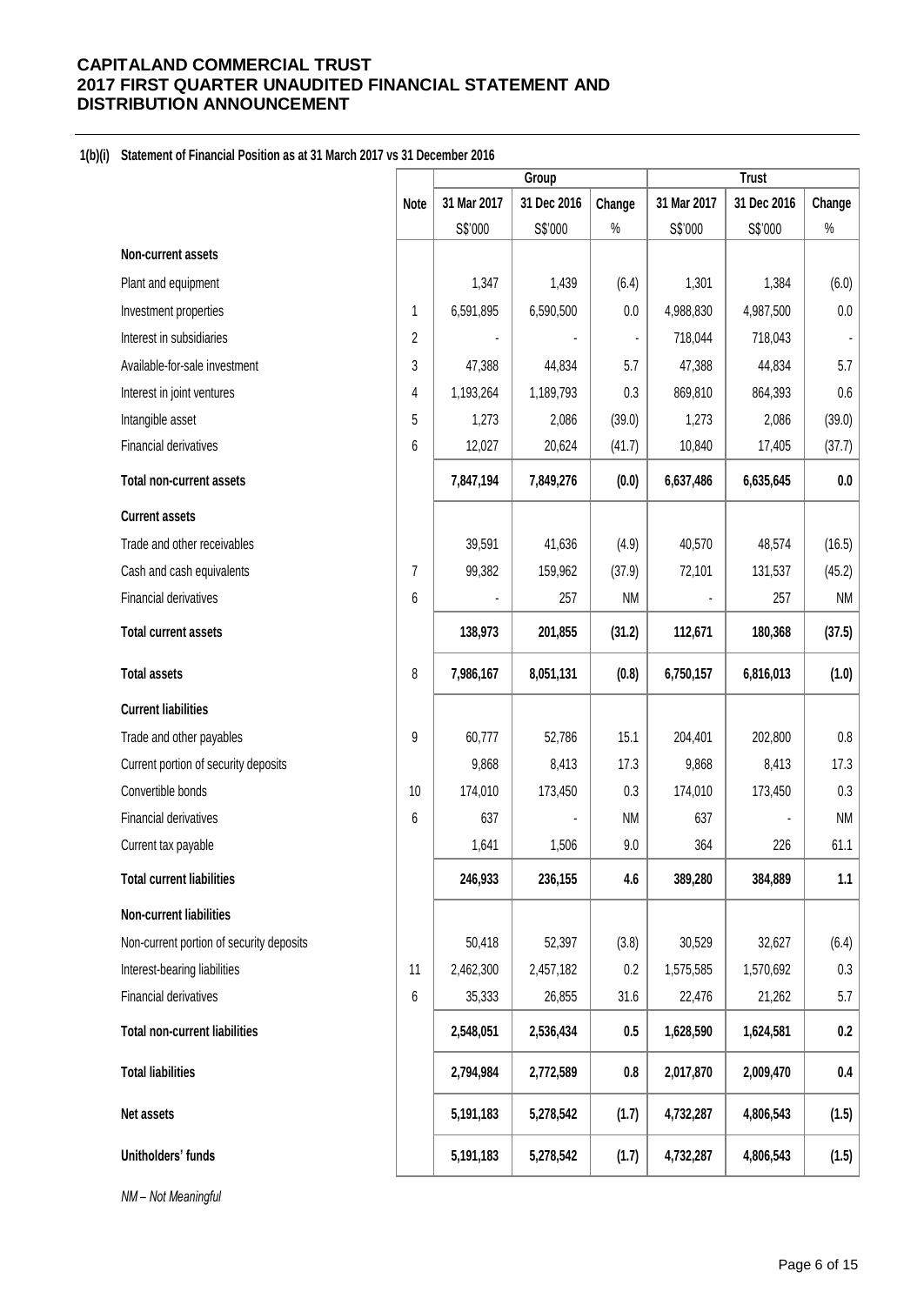Notes:

- (1) The marginal increase in the investment properties was mainly due to additional capital expenditure incurred in 1Q 2017 for both the Group and the Trust.
- (2) Interest in subsidiaries mainly relates to the cost of investments in CCT MTN Pte. Ltd., FOPL and MSO Trust (including unitholder's loan to MSO Trust).
- (3) This relates to CCT's 11.0% stake in MQREIT. The 5.7% increase was due to higher trading price of MQREIT.
- (4) This relates to 60% interest in RCS Trust.
- (5) This relates primarily to the unamortised yield stabilization sum in relation to Twenty Anson.
- (6) This relates to the fair values of cross currency swaps and/or interest rate swaps.
- (7) Cash and cash equivalents as at 31 March 2017 dropped against that of 31 December 2016 mainly due to payment of 2H 2016 distribution of S\$132.3 million in February 2017.
- (8) Total assets were S\$7,986.2 million as at 31 March 2017 (31 December 2016: S\$8,051.1 million). The value of total assets as at 31 March 2017 was lower than that of 31 December 2016 primarily due to lower cash balance. Total deposited property value, including CCT's 60% interest in RCS Trust as at 31 March 2017 was S\$8,695.3 million (31 December 2016: S\$8,766.4 million).
- (9) At the Group level, Trade and other payables as at 31 March 2017 was higher than that as at 31 December 2016 due to the accrued interest payable by MSO Trust (holds CapitaGreen).
- (10) This relates to the liability component of CB 2017 of principal amount S\$175.0 million which was measured at amortised cost. There are sufficient bank facilities to refinance the liability.
- (11) The interest-bearing liabilities comprised:
	- a) Unsecured fixed rate notes totaling S\$225.0 million; JPY24.9 billion and HKD585.0 million (hedged via cross currency swaps to S\$425.8 million);
	- b) Unsecured bank borrowings of S\$936.2 million; and
	- c) Secured MSO Trust's bank borrowings of S\$890.0 million.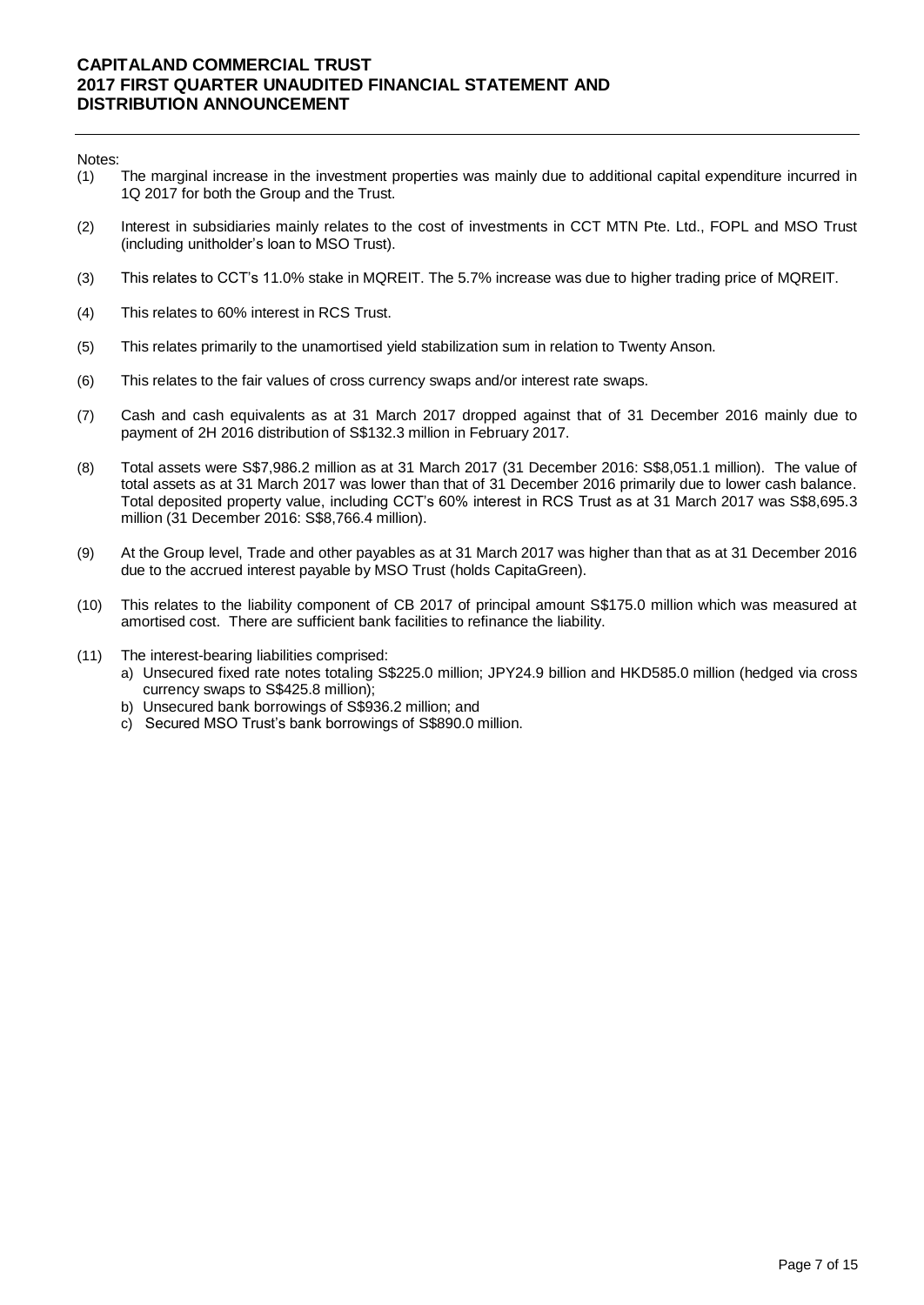#### **1(b)(ii) Aggregate amount of borrowings and debt securities**

|                                                                |             | Group       |        |             | <b>Trust</b> |        |
|----------------------------------------------------------------|-------------|-------------|--------|-------------|--------------|--------|
|                                                                | 31 Mar 2017 | 31 Dec 2016 | Change | 31 Mar 2017 | 31 Dec 2016  | Change |
|                                                                | S\$'000     | S\$'000     | $\%$   | S\$'000     | S\$'000      | $\%$   |
| <b>Secured borrowings</b>                                      |             |             |        |             |              |        |
| Amount repayable after one year (1)                            | 890,000     | 890,000     | 0.0    |             |              |        |
| Less: Unamortised portion of transactions costs <sup>(1)</sup> | (3,285)     | (3,510)     | (6.4)  |             |              |        |
| Net secured borrowings after one year                          | 886,715     | 886,490     | 0.0    | ٠           | ٠            |        |
| <b>Unsecured borrowings</b>                                    |             |             |        |             |              |        |
| Amount repayable after one year                                | 1,577,292   | 1,572,655   | 0.3    | 1,577,292   | 1,572,655    | 0.3    |
| Less: Unamortised portion of transactions costs                | (1,707)     | (1,963)     | (13.0) | (1,707)     | (1,963)      | (13.0) |
| Net unsecured borrowings after one year                        | 1,575,585   | 1,570,692   | 0.3    | 1,575,585   | 1,570,692    | 0.3    |
| Amount repayable within one year                               | 174,292     | 173,886     | 0.2    |             |              |        |
| Less: Unamortised portion of transactions costs                | (282)       | (436)       | (35.3) |             |              |        |
| Net unsecured borrowings within one year                       | 174,010     | 173,450     | 0.3    | ٠           |              |        |
| <b>Total unsecured borrowings</b>                              | 1,749,595   | 1,744,142   | 0.3    | 1,575,585   | 1,570,692    | 0.3    |
| Total secured and unsecured borrowings                         | 2,636,310   | 2,630,632   | 0.2    | 1,575,585   | 1,570,692    | 0.3    |

#### Note :

(1) This relates to MSO Trust's borrowings and transactions costs as at 31 March 2017 and 31 December 2016.

## *For information only*

This relates to CCT's 60% interest in the aggregate borrowings of RCS Trust which are not included under total borrowings in the statement of financial *position of the Group.*

|                                                 | For information only |             |        |
|-------------------------------------------------|----------------------|-------------|--------|
|                                                 | 31 Mar 2017          | 31 Dec 2016 | Change |
|                                                 | S\$'000              | S\$'000     | %      |
| Unsecured borrowings                            |                      |             |        |
| Amount repayable after one year                 | 660.000              | 660,000     |        |
| Less: Unamortised portion of transactions costs | (1,366)              | (1,489)     | (8.3)  |
| Net repayable after one year                    | 658,634              | 658,511     | 0.0    |
| Total unsecured borrowings                      | 658,634              | 658,511     | 0.0    |
|                                                 |                      |             |        |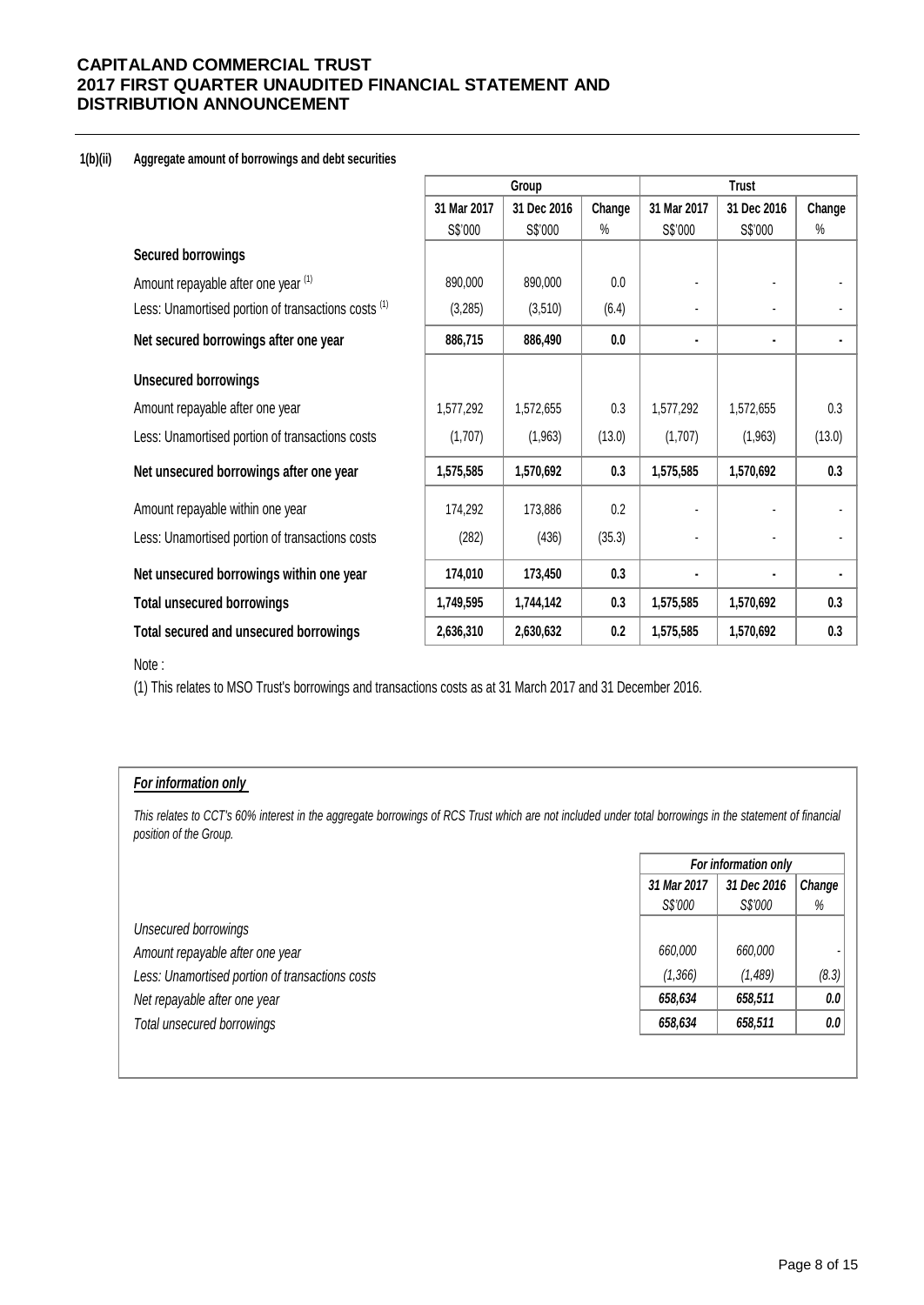#### **1(c)(i) Statement of Cash Flow (1Q 2017 vs 1Q 2016)**

|                                                          |            | Group      |
|----------------------------------------------------------|------------|------------|
|                                                          | 1Q 2017    | 1Q 2016    |
|                                                          | S\$'000    | S\$'000    |
| <b>Operating activities</b>                              |            |            |
| Total return for the period before tax                   | 65,899     | 61,879     |
| Adjustments for:                                         |            |            |
| Share of profit of joint ventures                        | (19, 946)  | (20, 576)  |
| Amortisation of lease incentives                         | 1,297      | 318        |
| Amortisation of intangible asset                         | 813        | 44         |
| Depreciation of plant and equipment                      | 91         | 79         |
| Finance costs                                            | 17,949     | 9,471      |
| Interest income                                          | (248)      | (1, 322)   |
| Asset management fees paid and payable in Units          | 964        | 966        |
| Distributions from available-for-sale investment         |            | (1,708)    |
| Operating income before working capital changes          | 66,819     | 49,151     |
| <b>Changes in working capital</b>                        |            |            |
| Trade and other receivables                              | (257)      | 408        |
| Trade and other payables                                 | (3, 349)   | (1, 170)   |
| Security deposits                                        | (524)      | 761        |
| Cash generated from operating activities                 | 62,689     | 49,150     |
| Tax expenses paid                                        | (4)        | (172)      |
| Net cash from operating activities                       | 62,685     | 48,978     |
| <b>Investing activities</b>                              |            |            |
| Capital expenditure on investment properties             | (1,769)    | (1,499)    |
| Purchase of plant and equipment                          | (228)      |            |
| Distribution received from available-for-sale investment |            | 1,708      |
| Distributions received from joint ventures               | 22,953     | 22,014     |
| Interest income received                                 | 386        | 532        |
| Net cash from investing activities                       | 21,342     | 22,755     |
| <b>Financing activities</b>                              |            |            |
| Interest paid                                            | (12, 232)  | (9,508)    |
| Payment of transaction costs related to borrowings       | (96)       |            |
| Distribution to unitholders                              | (132, 279) | (121, 042) |
| Proceeds from interest-bearing liabilities               |            | 224,000    |
| Repayment of interest-bearing liabilities                |            | (200,000)  |
| Net cash used in financing activities                    | (144, 607) | (106, 550) |
| Net decrease in cash and cash equivalents                | (60, 580)  | (34, 817)  |
| Cash and cash equivalents at beginning of period         | 159,962    | 81,212     |
| Cash and cash equivalents at end of period               | 99,382     | 46,395     |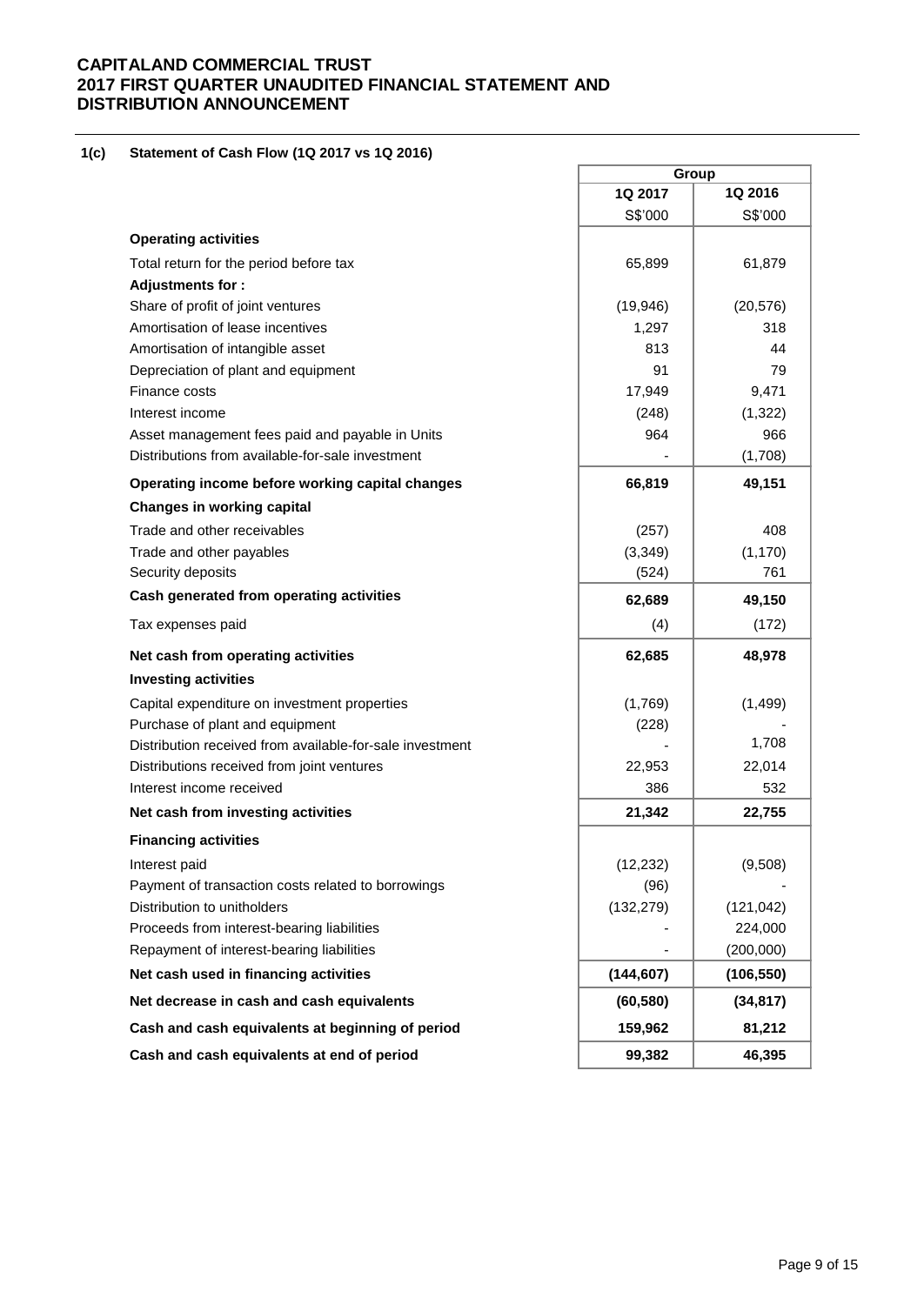## **1(d)(i) Statement of movement in unitholders' funds (1Q 2017 vs 1Q 2016)**

|                                                                     |             | Group      |            | <b>Trust</b> |            |  |
|---------------------------------------------------------------------|-------------|------------|------------|--------------|------------|--|
|                                                                     | <b>Note</b> | 1Q 2017    | 1Q 2016    | 1Q 2017      | 1Q 2016    |  |
|                                                                     |             | S\$'000    | S\$'000    | S\$'000      | S\$'000    |  |
| Net assets as at beginning of period                                |             | 5,278,542  | 5,234,136  | 4,806,543    | 4,770,343  |  |
| <b>Operations</b>                                                   |             |            |            |              |            |  |
| Total return for the period                                         |             | 65,760     | 61,702     | 69,107       | 63,730     |  |
| Unitholders' transactions                                           |             |            |            |              |            |  |
| Creation of units:                                                  |             |            |            |              |            |  |
| - Units issued in respect of RCS Trust's asset management fees      |             | 5,417      | 2,231      | 5,417        | 2,231      |  |
| - Asset management fee paid and payable in Units                    |             | 964        | 967        | 964          | 967        |  |
| Distributions to unitholders                                        |             | (138,988)  | (127, 271) | (138, 988)   | (127, 271) |  |
| Net decrease in net assets resulting from unitholders' transactions |             | (132, 607) | (124, 073) | (132, 607)   | (124, 073) |  |
| <b>Movement in reserves</b>                                         |             |            |            |              |            |  |
| - Available-for-sale reserve                                        |             | 2,554      | 2,568      | 2,554        | 2,568      |  |
| - Hedging reserves                                                  | 2           | (23,066)   | (39, 673)  | (13, 310)    | (31, 489)  |  |
| Net decrease in net assets resulting from movement in reserves      |             | (20, 512)  | (37, 105)  | (10, 756)    | (28, 921)  |  |
| Net decrease in net assets                                          |             | (87, 359)  | (99, 476)  | (74, 256)    | (89, 264)  |  |
| Net assets as at end of the period                                  |             | 5,191,183  | 5,134,660  | 4,732,287    | 4,681,079  |  |

Notes:

(1) This relates to marked to market movement of MQREIT.

(2) The movement in hedging reserves for the Trust relates to the fair value changes of the cross currency and interest rate swaps and the revaluation of JPY and HKD notes. Included in movement for the Group was the subsidiary's (MSO Trust) and the Group's share of movement in hedging reserves of the joint venture (RCS Trust).

| <b>Principal Amount Outstanding</b>              | <b>Maturity Date</b> | <b>Conversion Price</b><br>per Unit as at<br>31 March 2017 |
|--------------------------------------------------|----------------------|------------------------------------------------------------|
| <b>CB 2017</b><br>S\$175.0 million 2.5 per cent. | 12 September 2017    | 1.4265                                                     |

Assuming all the CB 2017 were fully converted at the conversion price of \$1.4265 per unit, the number of new units issued would be 122,677,882, representing 4.1% of the total number of CCT units in issue as at 31 March 2017 (2,969,040,247 Units). In comparison, this was against 118,115,550 Units at the conversion price of S\$1.4816 as at 31 March 2016, representing 4.0% of the total number of CCT units in issue as at 31 March 2016 (2,955,321,679 Units).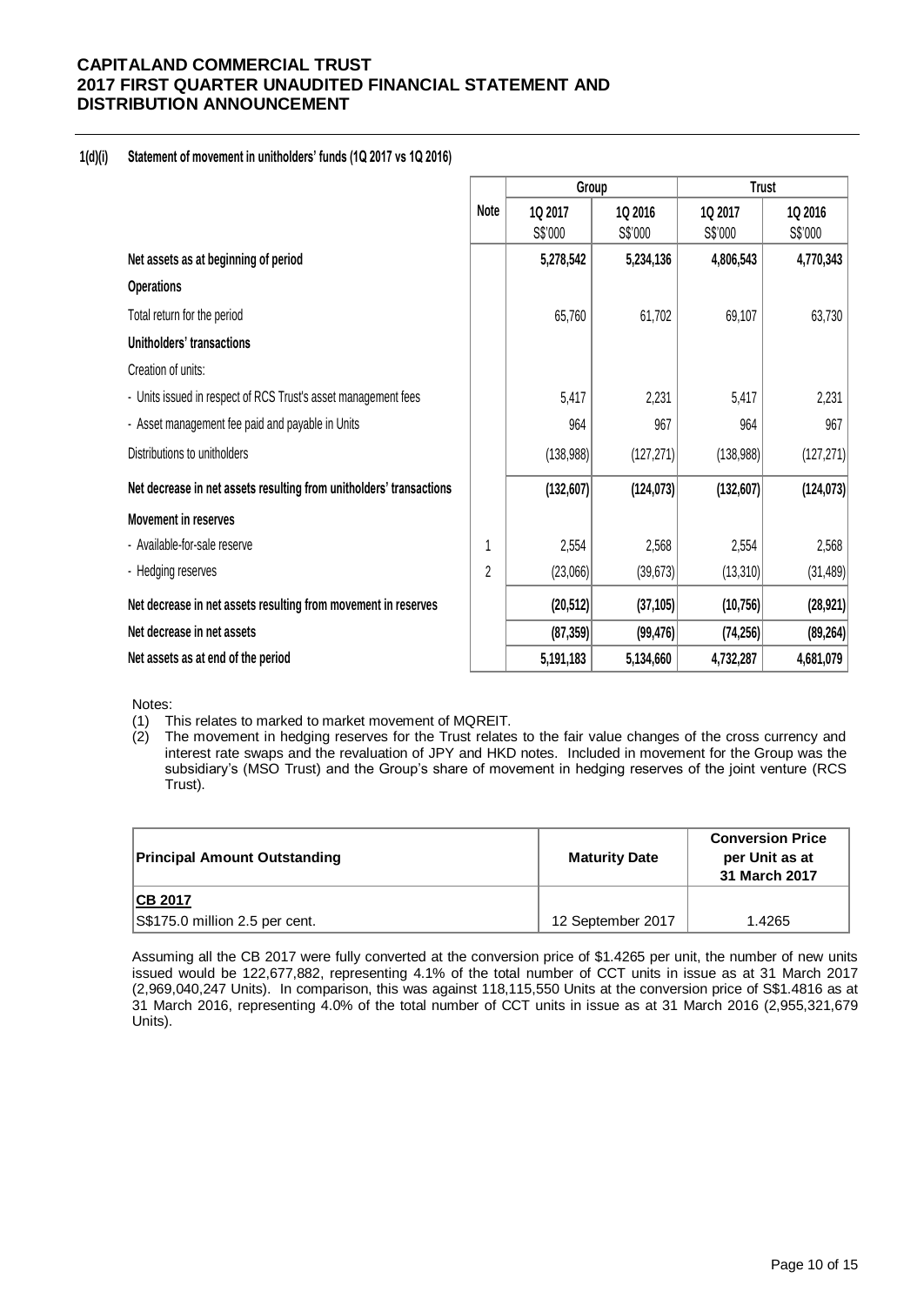#### **1(e)(i) Details of any change in the units (1Q 2017 vs 1Q 2016)**

|                                                                                                                | <b>Group and Trust</b> |                  |  |
|----------------------------------------------------------------------------------------------------------------|------------------------|------------------|--|
|                                                                                                                | 1Q 2017<br>Units       | 1Q 2016<br>Units |  |
| Units in issue as at beginning of period                                                                       | 2,963,491,301          | 2,952,931,319    |  |
| New Units issued:                                                                                              |                        |                  |  |
| As payment of asset management fee in relation to RCS Trust (CCT's 60%<br>interest) <sup>(1)</sup>             | 3,656,718              | 1,667,543        |  |
| As payment of asset management fees in relation to Wilkie Edge and<br>One George Street <sup>(1)</sup>         | 1,892,228              | 722,817          |  |
| Total issued units as at end of period                                                                         | 2,969,040,247          | 2,955,321,679    |  |
| Estimated new Units to be issued:                                                                              |                        |                  |  |
| for settlement of the asset management fees in relation to Wilkie Edge and One<br>George Street <sup>(2)</sup> | 627,101                |                  |  |
| Total Units issued and estimated new Units to be issued                                                        | 2,969,667,348          | 2,955,321,679    |  |

Notes:

- (1) For 1Q 2017, it relates to payment of base component of asset management fees for 4Q 2016 and performance component for FY 2016. For 1Q 2016, it relates to payment of both base and performance components of asset management fees for 4Q 2015.
- (2) This relates to estimated new Units to be issued for payment of 1Q 2017 base and performance components of the asset management fees in 2Q 2017 and 1Q 2018 respectively.

#### **2 Whether the figures have been audited or reviewed, and in accordance with which auditing standard or practice**

The figures have not been audited nor reviewed by our auditors.

**3 Where the figures have been audited or reviewed, the auditors' report (including any qualifications or emphasis of matter)**

Not applicable.

#### **4 Whether the same accounting policies and methods of computation as in the issuer's most recent audited annual financial statements have been applied**

The accounting policies and methods of computation applied in the financial statements for the current reporting period are consistent with the audited financial statements for the year ended 31 December 2016.

#### **5 If there are any changes in the accounting policies and methods of computation, including any required by an accounting standard, what has changed, as well as the reasons for, and the effect of, the change**

Nil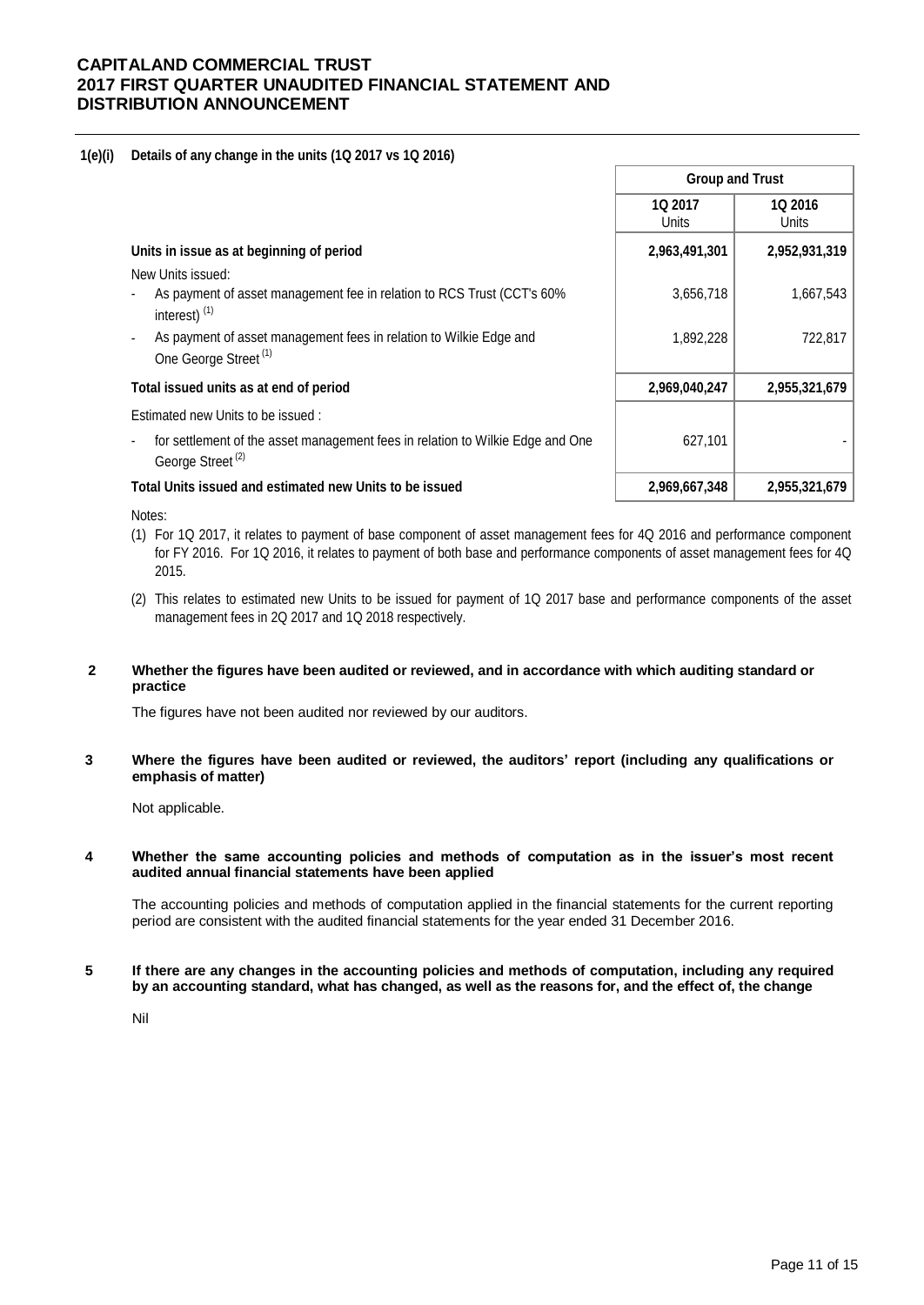#### **6 Earnings per unit ("EPU") and distribution per unit ("DPU") for the financial period**

## **EPU (1Q 2017 vs 1Q 2016)**

|                                                                              |             | Group              |               | <b>Trust</b>  |                |
|------------------------------------------------------------------------------|-------------|--------------------|---------------|---------------|----------------|
|                                                                              | <b>Note</b> | 1Q 2017            | 1Q 2016       | 1Q 2017       | <b>1Q 2016</b> |
| <b>Basic EPU</b><br>Weighted average number of Units in issue                |             | 2,964,907,330      | 2,954,481,113 | 2,964,907,330 | 2,954,481,113  |
| Based on weighted average number of Units<br>in issue                        |             | $2.22 \mathcal{C}$ | 2.09c         | 2.33c         | 2.16¢          |
| <b>Diluted EPU</b><br>Weighted average number of Units in issue<br>(diluted) |             | 3,089,647,810      | 3,072,596,663 | 3,089,637,072 | 3,072,596,663  |
| Based on weighted average number of Units<br>in issue (diluted)              | 2           | 2.18c              | 2.06¢         | 2.29c         | 2.13¢          |

Notes:

- (1) In computing the basic EPU, total return for the period after tax and the weighted average number of Units outstanding during the period were used.
- (2) In computing the diluted EPU, the total return for the period after tax and the weighted average number of Units outstanding during the period were adjusted for the effects of all potential dilutive Units arising from the assumed conversion of the outstanding convertible bonds to Units and assumed issuance of Units for the payment of unpaid asset management fees.

#### **Distribution per unit ("DPU")**

In computing 1Q 2017, the number of Units as at 31 March 2017 was used for the computation.

|                          | 1Q 2017       | <b>1Q 2016</b>    |
|--------------------------|---------------|-------------------|
| Number of Units in issue | 2,969,040,247 | 2,955,321,679     |
| DPU for period           | 2.40¢         | 2.19 <sub>c</sub> |

Note:

(1) The estimated DPU for 1Q 2017 was computed on the basis that none of the CB 2017 is converted into Units. Accordingly, the actual quantum of DPU may differ if any of the CB 2017 is converted into Units.

#### **7 Net asset value ("NAV") / Net tangible asset ("NTA") per Unit based on Units in issue at the end of the period.**

|                                                                                    |      | Group         |               | <b>Trust</b>  |               |
|------------------------------------------------------------------------------------|------|---------------|---------------|---------------|---------------|
|                                                                                    | Note | 31 Mar 2017   | 31 Dec 2016   | 31 Mar 2017   | 31 Dec 2016   |
| Number of Units in issue at end of the period                                      |      | 2,969,040,247 | 2,963,491,301 | 2,969,040,247 | 2,963,491,301 |
| NAV (S\$'000)                                                                      |      | 5,191,183     | 5,278,542     | 4,732,287     | 4,806,543     |
| NTA (S\$'000)                                                                      |      | 5,189,910     | 5,276,456     | 4,731,014     | 4,804,457     |
| NAV per Unit                                                                       |      | \$1.75        | \$1.78        | \$1.59        | \$1.62        |
| NTA per Unit                                                                       |      | \$1.75        | \$1.78        | \$1.59        | \$1.62        |
| Adjusted NAV / NTA per Unit (excluding the distributable<br>income to unitholders) |      | \$1.72        | \$1.73        | \$1.57        | \$1.57        |

Note:

(1) NAV and NTA per Unit were computed based on NAV and NTA over the number of Units in issue as at end of the period respectively.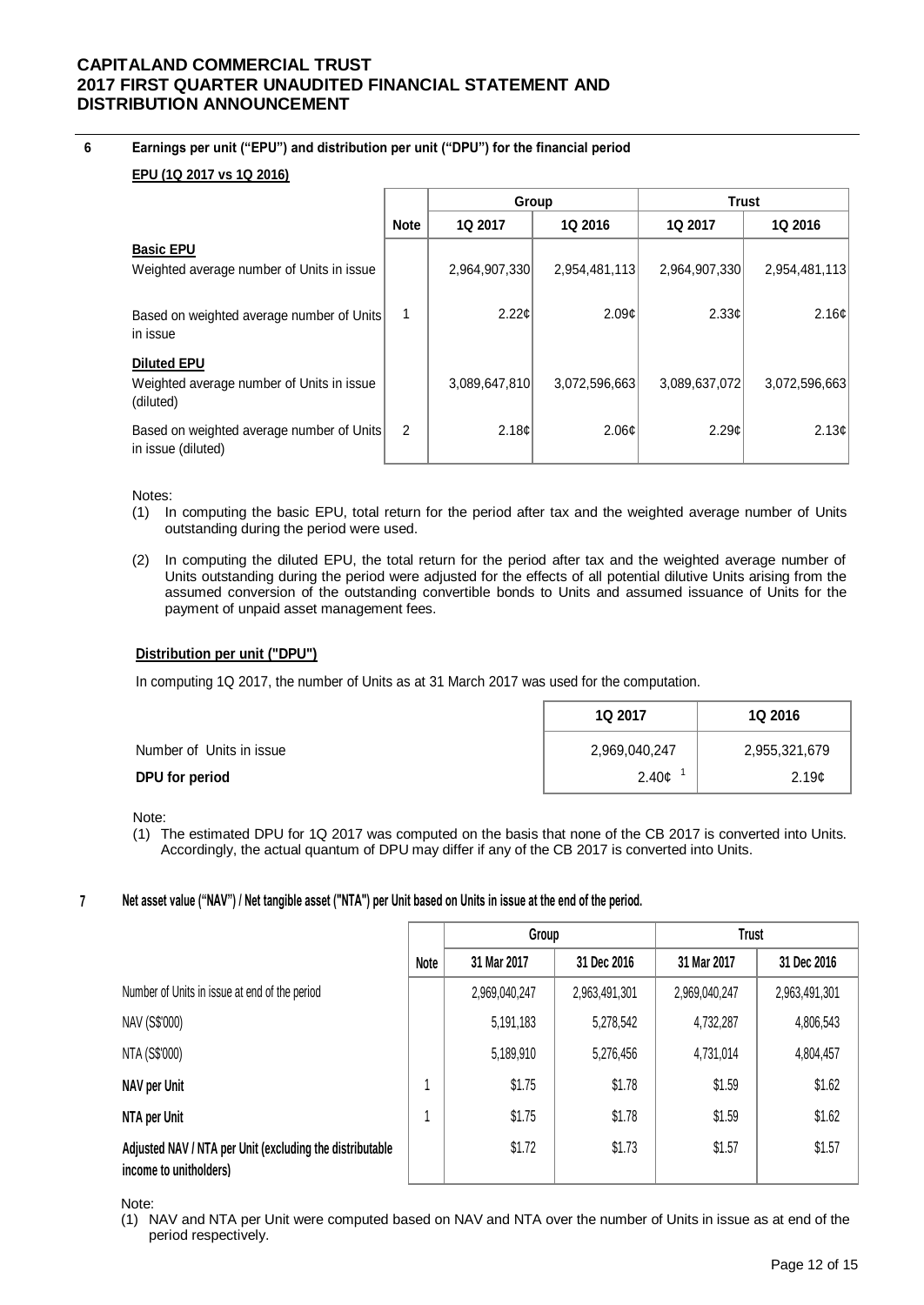**8 Review of the performance**

|                                                                   | Group     |           |           |
|-------------------------------------------------------------------|-----------|-----------|-----------|
| <b>Statement of Total Return</b>                                  | 1Q 2017   | 1Q 2016   | Change    |
|                                                                   | S\$'000   | S\$'000   | $\%$      |
| Gross revenue                                                     | 89,525    | 66,857    | 33.9      |
| Property operating expenses                                       | (19, 670) | (14, 829) | 32.6      |
| Net property income                                               | 69,855    | 52,028    | 34.3      |
| Interest income                                                   | 248       | 1,322     | (81.2)    |
| Investment income                                                 |           | 1,708     | <b>NM</b> |
| Amortisation of intangible asset                                  | (813)     | (44)      | <b>NM</b> |
| Asset management fees:                                            |           |           |           |
| - Base fees                                                       | (1,707)   | (1, 302)  | 31.1      |
| - Performance fees                                                | (2,640)   | (2,361)   | 11.8      |
| Trust expenses                                                    | (1,041)   | (577)     | 80.4      |
| Finance costs                                                     | (17, 949) | (9, 471)  | 89.5      |
| Net income before share of profit of associate and joint ventures | 45,953    | 41,303    | 11.3      |
| Share of profit (net of tax) of:                                  |           |           |           |
| - Joint ventures                                                  | 19,946    | 20,576    | (3.1)     |
| Total return for the period before tax                            | 65,899    | 61,879    | 6.5       |
| Tax expense                                                       | (139)     | (177)     | (21.5)    |
| Total return for the period after tax                             | 65,760    | 61,702    | 6.6       |
| <b>Distribution Statement</b>                                     |           |           |           |
| Net income before share of profit of joint ventures               | 45,953    | 41,303    | 11.3      |
| Net tax and other adjustments                                     | 3,908     | 947       | <b>NM</b> |
| Distribution from joint ventures                                  | 21,431    | 22,595    | (5.2)     |
| Distributable income to unitholders                               | 71,292    | 64,845    | 9.9       |
| DPU for the period                                                | 2.40c     | 2.19c     | 9.6       |
| Annualised                                                        | 9.73c     | 8.81c     | 10.4      |
| NM - Not Meaningful                                               |           |           |           |

#### **Review of CCT Group's performance 1Q 2017 vs 1Q 2016**

- a) Gross revenue for 1Q 2017 was S\$89.5 million, an increase of S\$22.7 million or 33.9% over 1Q 2016. The increase was mainly due to contribution from CapitaGreen and Capital Tower.
- b) Property operating expenses for 1Q 2017 were S\$19.7 million, an increase of S\$4.8 million or 32.6% from 1Q 2016. The increase was mainly due to the consolidation of property expenses of CapitaGreen as well as higher property reimbursement expenses.
- c) Amortisation expense relates to the amortisation of intangible asset. The increase was due to higher yield stabilization sum required for Twenty Anson. Amortisation expense does not affect distributable income.
- d) Trust expenses in 1Q 2017 of S\$1.0 million were higher than 1Q 2016 by S\$0.4 million or 80.4% mainly due to higher professional fees.
- e) Finance costs of S\$17.9 million for 1Q 2017 were S\$8.5 million or 89.5% higher than the same quarter last year largely due to consolidation of MSO Trust's finance costs of S\$7.3 million and higher borrowings incurred for the acquisition of 60% interest in MSO Trust (holds CapitaGreen).
- f) Share of profit of joint venture for 1Q 2017 relates to CCT's 60% interest in RCS Trust, while for 1Q 2016, it relates to CCT's 60% interest in RCS Trust and 40% interest in MSO Trust.
- g) The distributable income to unitholders of S\$71.3 million for 1Q 2017 was S\$6.4 million or 9.9% higher than that of 1Q 2016. The bulk of the increase was contributed by MSO Trust (holds CapitaGreen).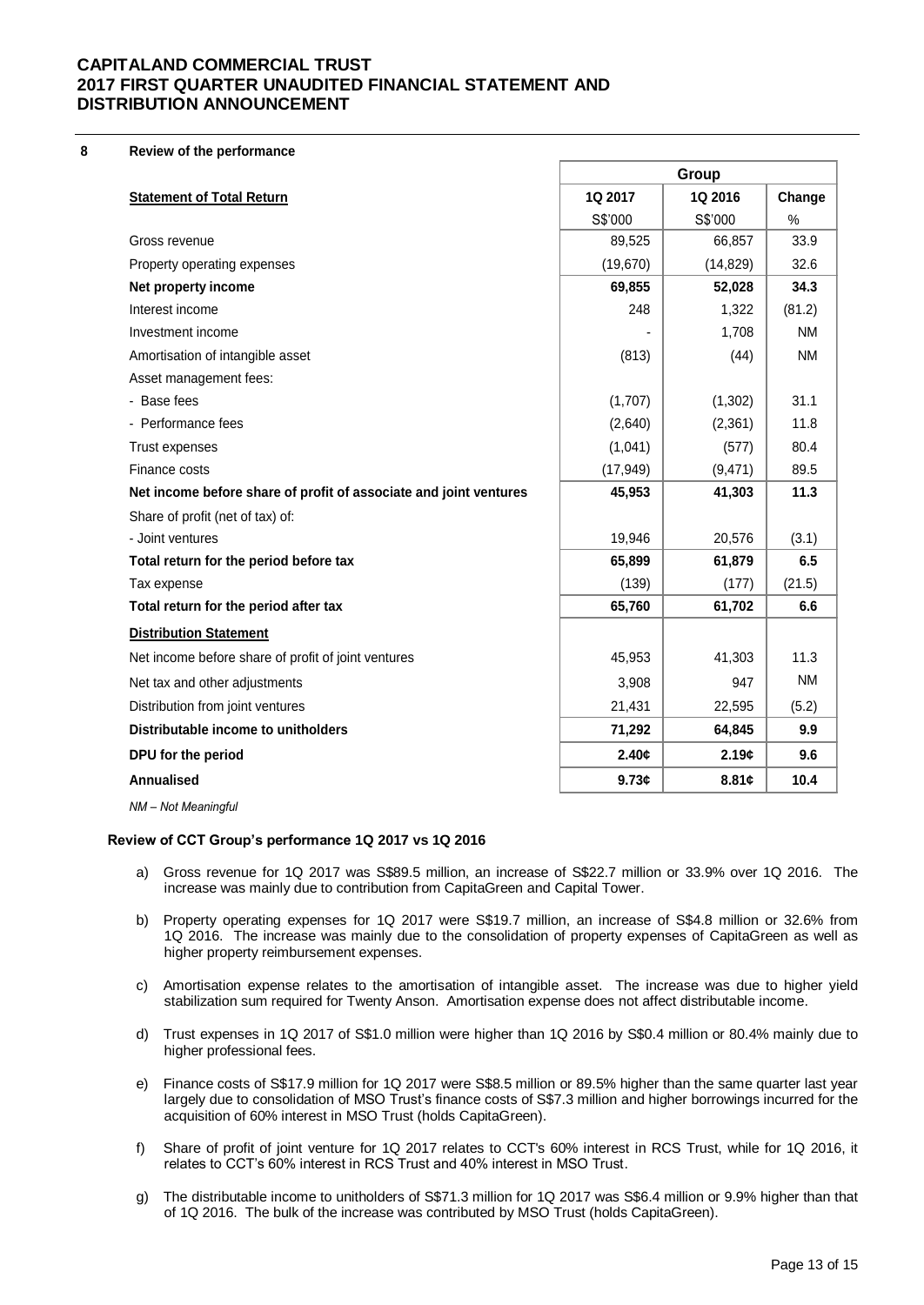#### **9 Variance from Previous Forecast / Prospect Statement**

CCT has not disclosed any forecast to the market.

#### **10 Commentary on the competitive conditions of the industry in which the group operates and any known factors or events that may affect the group in the next reporting period and the next 12 months**

CCT's distributable income for 1Q 2017 of S\$71.3 million increased by 9.9% from that of 1Q 2016 largely contributed by CapitaGreen given CCT's increase in ownership from 40% to 100% from 31 August 2016. CapitaGreen is expected to continue to be a significant contributor to CCT's distributable income and mitigate negative rent reversions experienced by other assets in the portfolio.

Despite market headwinds, CCT's portfolio remained resilient with 97.8% occupancy rate which is higher than core central business district ("Core CBD") market occupancy rate of 95.6% in 1Q 2017. With proactive leasing efforts, only about 5% of leases by occupied office net lettable area are due for renewal in the next nine months in 2017, of which 30% are in advanced negotiations. We will continue with our proactive efforts to attract and retain tenants to mitigate leasing risk.

The Manager had announced in January 2017 that Cushman & Wakefield was appointed to conduct an Expression of Interest ("EOI") exercise for the proposed sale of Wilkie Edge. The non-binding EOI closed on 19 January 2017. The Manager will continue to review the asset management strategy for this property.

CCT has S\$175.0 million of convertible bonds with maturity date on 12 September 2017. The current conversion price is S\$1.4265 per unit. On a pro-forma basis, assuming conversion and there are no interest savings, the 1Q 2017 DPU would be reduced by 0.09 cents, representing about 4% decline in DPU. On the other hand, the aggregate leverage would improve from 38.1% to 36.1%. The Manager will continue to monitor and evaluate various options in relation to the convertible bonds.

On 22 March 2017, the Manager of CCT and CapitaLand Mall Trust Management Limited, the Manager of CapitaLand Mall Trust, jointly announced the establishment of a US\$2.0 billion Euro-Medium Term Note (EMTN) programme for RCS Trust. The establishment of the EMTN Programme will enhance the financial flexibility of RCS Trust and diversify its funding sources.

CCT has a cumulative amount of retained net tax-exempt income of S\$22.5 million, largely from MQREIT's distributions. This amount translates to 0.75 cents (in Singapore dollars) per unit as at 31 March 2017. The Manager will evaluate various options for the utilization of tax-exempt income retained, including for capital expenditure or future distributions to unitholders.

#### **Outlook**

Singapore's Core Grade A office occupancy rate increased by 0.8% to 96.6% in 1Q 2017 from 95.8% in 4Q 2016. However, Grade A office average monthly market rent eased by 1.6% quarter-on-quarter to S\$8.95 per square foot ("psf") in 1Q 2017 from S\$9.10 psf, on the back of uncertain economic environment and stiff competition among office landlords for tenants. Grade A office market rent has declined by 21.5% since 1Q 2015. This has adversely affected CCT's portfolio average monthly rent which has been declining since the start of 4Q 2016. The quarter-on-quarter decline was from S\$9.20 psf in 4Q 2016 to S\$9.18 psf in 1Q 2017.

Singapore's office market remains challenging in 2017. The impending completion of new office developments together with the increase in secondary stock from which tenants vacate and move to the new developments will continue to exert downward pressure on office market rents. The net property income of some properties in CCT's portfolio are expected to soften in the later part of 2017 as more renewals and new leases are committed below expiring rents.

#### **11 Distributions**

#### **11(a) Current financial period**

Any distributions declared for the current financial period? No.

## **11(b) Corresponding period of the preceding financial period**

Any distributions declared for the current financial period? No.